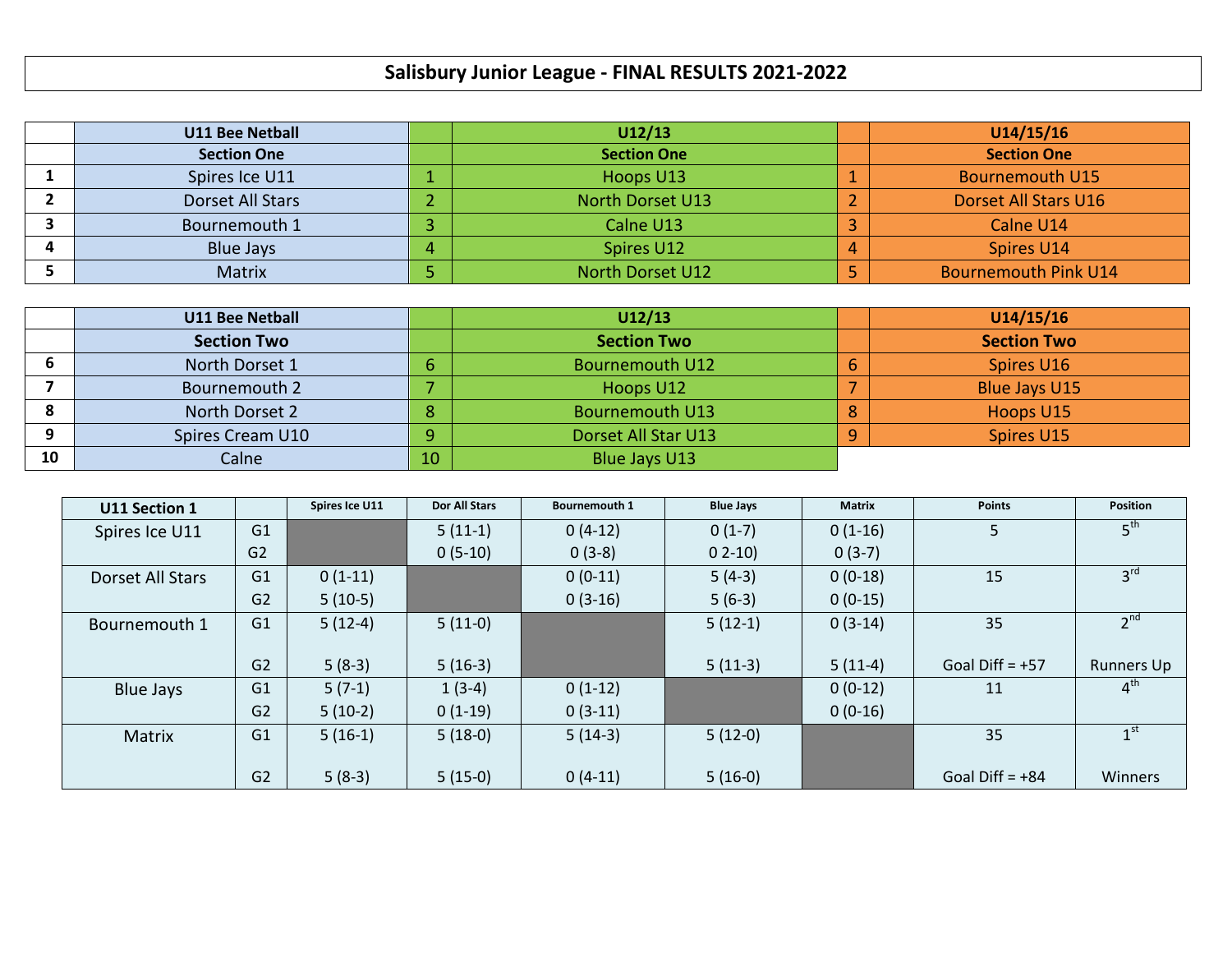| U11 Section 2  |                | Nor Dor 1 | <b>Bmouth 2</b> | Nor Dors 2 | Spires U10 | Calne     | <b>Points</b> | <b>Position</b>   |
|----------------|----------------|-----------|-----------------|------------|------------|-----------|---------------|-------------------|
| North Dorset 1 | G <sub>1</sub> |           | $0(1-11)$       | $5(6-1)$   | $5(8-1)$   |           | 20            | 3 <sup>rd</sup>   |
|                | G <sub>2</sub> |           | $0(4-9)$        | $5(10-1)$  | $5(18-0)$  | $0(3-8)$  |               |                   |
| Bournemouth 2  | G1             | $5(11-1)$ |                 | $5(8-1)$   | 5 (TBC)    | $0(2-14)$ | 35            | 1 <sup>st</sup>   |
|                | G <sub>2</sub> | $5(9-4)$  |                 | $5(15-0)$  | $5(19-1)$  | $5(5-4)$  |               | Winners           |
| North Dorset 2 | G <sub>1</sub> | $0(1-6)$  | $0(1-8)$        |            | $0(2-7)$   | $0(1-11)$ |               | 5 <sup>th</sup>   |
|                | G <sub>2</sub> | $0(1-10)$ | $0(0-15)$       |            |            | $0(1-7)$  |               |                   |
| Spires Cream   | G1             | $0(1-8)$  | O(TBC)          | $5(7-2)$   |            | $0(0-13)$ |               | 4 <sup>tn</sup>   |
| U10            | G <sub>2</sub> | $0(0-18)$ | $0(1-19)$       |            |            |           |               |                   |
| Calne          | G <sub>1</sub> |           | $5(14-2)$       | $5(11-1)$  | $5(13-0)$  |           | 26            | 2 <sup>nd</sup>   |
|                | G <sub>2</sub> | $5(8-3)$  | $1(4-5)$        | $5(7-1)$   |            |           |               | <b>Runners Up</b> |

| <b>U12/13 Section 1</b> |                | Hoops U13 | <b>North Dorset U13</b> | Calne U13  | Spires U12 | <b>North Dorset U12</b> | <b>Points</b> | <b>Position</b>   |
|-------------------------|----------------|-----------|-------------------------|------------|------------|-------------------------|---------------|-------------------|
|                         |                |           |                         |            |            |                         |               |                   |
| Hoops U13               | G <sub>1</sub> |           | $0(5-14)$               | $0(3-8)$   | $5(5-3)$   | $5(13-3)$               | 21            | 2 <sup>nd</sup>   |
|                         | G <sub>2</sub> |           | $0(2-18)$               | $5(16-2)$  | $1(3-4)$   | $5(9-7)$                |               | <b>Runners Up</b> |
| North Dorset U13        | G1             | $5(14-5)$ |                         |            | $511-6$    | $5(18-4)$               | 35            | $\sim$ 150        |
|                         | G <sub>2</sub> | $5(18-2)$ |                         | $5(27-2)$  | $5(14-2)$  | $5(10-4)$               |               | Winners           |
| Calne U13               | G1             | $5(8-3)$  |                         |            | $5(11-1)$  |                         | 11            | $=5^{\text{th}}$  |
|                         | G <sub>2</sub> | $0(2-16)$ | $0(2-27)$               |            | $0(4-9)$   | $1(12-17)$              |               |                   |
| Spires U12              | G1             | $1(3-5)$  | $1(6-11)$               | $0(1-11)$  |            | $1(5-7)$                | 18            | 3 <sup>rd</sup>   |
|                         | G2             | $5(4-3)$  | $0(2-14)$               | $5(9-4)$   |            | $5(6-3)$                |               |                   |
| North Dorset U12        | G1             | $0(3-13)$ | $0(4-18)$               |            | $5(7-5)$   |                         | 11            | $=5^{\text{th}}$  |
|                         | G <sub>2</sub> | $1(7-9)$  | $0(4-10)$               | $5(17-12)$ | $0(3-6)$   |                         |               |                   |

| <b>U12/13 Section 2</b> |                | <b>Bmouth U12</b> | Hoops U12 | <b>Bmouth U13</b> | Dorset AS U13 | <b>Blue Jays U13</b> | <b>Points</b> | <b>Position</b>   |
|-------------------------|----------------|-------------------|-----------|-------------------|---------------|----------------------|---------------|-------------------|
| <b>Bournemouth U12</b>  | G1             |                   | $5(9-3)$  | $5(18-2)$         | $0(0-10)$     | $0(0-6)$             | 20            | 3 <sup>rd</sup>   |
|                         | G <sub>2</sub> |                   | $5(9-0)$  | $5(7-4)$          | $0(1-21)$     | $0(0-12)$            |               |                   |
| Hoops U12               | G1             | $0(3-9)$          |           | $0(2-7)$          | $0(1-21)$     | $0(0-11)$            |               | $5^{\text{th}}$   |
|                         | G <sub>2</sub> | $0(0-9)$          |           | $5(5-3)$          | $0(0-26)$     | $0(0-9)$             |               |                   |
| <b>Bournemouth U13</b>  | G1             | $0(2-18)$         | $5(7-2)$  |                   | $0(1-13)$     | $0(1-11)$            |               | 4 <sup>th</sup>   |
|                         | G <sub>2</sub> | $1(4-7)$          | $1(3-5)$  |                   | $0(1-23)$     | $0(2-12)$            |               |                   |
| Dorset All Star         | G1             | $5(10-0)$         | $5(21-1)$ | $5(13-1)$         |               | $5(8-5)$             | 40            | 1 <sup>st</sup>   |
| U13                     | G <sub>2</sub> | $5(21-1)$         | $5(26-0)$ | $5(23-1)$         |               | $5(7-4)$             |               | <b>Winners</b>    |
| Blue Jays U13           | G1             | $5(0-6)$          | $5(11-0)$ | $5(11-1)$         | $1(5-8)$      |                      | 32            | 2 <sup>nd</sup>   |
|                         | G <sub>2</sub> | $5(12-0)$         | $5(9-0)$  | $5(12-2)$         | $1(4-7)$      |                      |               | <b>Runners Up</b> |